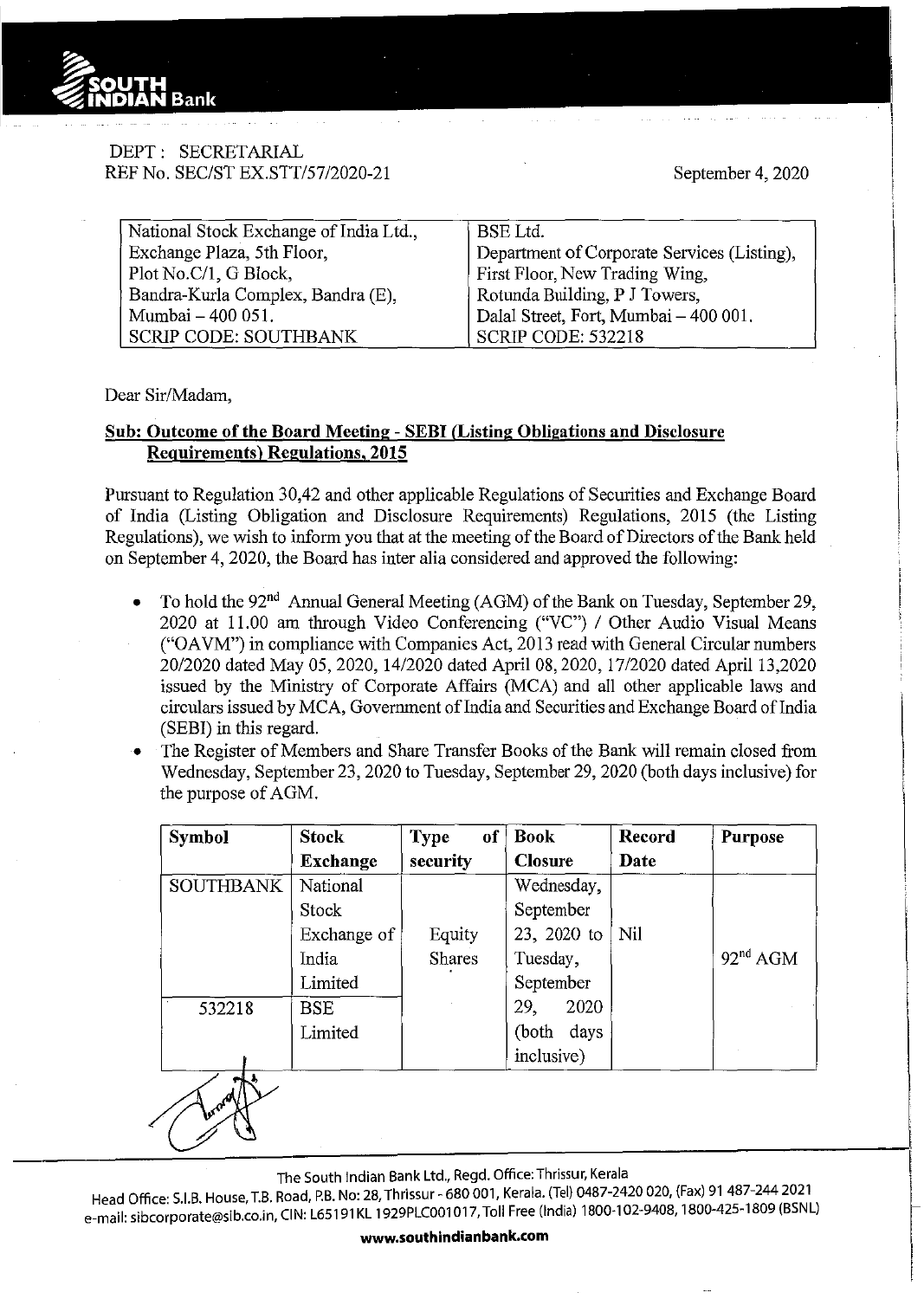

Further, the Bank has fixed Tuesday, September 22, 2020 as the cut-off date for the purpose of remote e-voting/ e-voting during the AGM, for ascertaining the names of the shareholders holding shares either in physical form or in dematerialised form, who will be entitled to cast their votes electronically in respect of the businesses to be transacted at the AGM.

- Raising of funds up to Rs.750.00 crores (Rupees Seven Hundred and Fifty crore only), or its equivalent amount in such foreign currencies, by issuance of equity shares/other securities including but not limited through public issue, private placement, preferential issue and/or Qualified Institutional Placement (QIP), Further Public Offer (FPO), Rights Issue or any other international offering like Global Depository Receipts (GDRs)/American Depository Receipt (ADRs)/Foreign Currency convertible bonds (FCCBs ), any other Tier I instrument permitted by regulator( s) or any other permissible mode/appropriate route permitted or a combination thereof, at such price, time, premium, mode etc, in one or more tranches and on such other terms and conditions, as may be decided by the Board from time to time, subject to the applicable regulatory approvals, if any. The Board further recommended the same for the approval of shareholders by way of Special resolution at the forthcoming Annual General Meeting.
- Borrowing/raising of funds in Indian/ in equivalent foreign currency by way of issuance of debt instruments/securities including but not limited to non-convertible debentures, Bonds (including bonds forming part of Tier I/ II capital in accordance with and subject to the terms and conditions specified in the Basel III Capital Regulations prescribed by RBI, Medium-Term Notes (MTN), long-term infrastructure bonds or such other securities as may be permitted by RBI from time to time) up to Rs.SOO.OO crores (Rupees Five hundred crore only) by the Bank, in domestic and/ or overseas market, on a private placement basis and/ or for making offers and/or invitations therefore and/or issue(s)/issuances therefore, on private placement basis, for a period of one year from the date hereof, in one or more tranches and/ or series and under one or more shelf disclosure documents and/or one or more letters of offer and on such terms and conditions for each series/tranches including the price, coupon, premium, discount, tenor etc., as deemed, as per the agreed structure and within the limits permitted by RBI and other regulatory authorities, to eligible investors, within the overall borrowing limits of the Bank subject to approval of the Shareholders. The Board further recommended the same for the approval of shareholders by way of Special resolution at the forthcoming Annual General Meeting.
- To increase the foreign investment limit under NRI/PIO category to 24% of the paid-up share capital of the Bank within the overall FDI permissible limit applicable to the Bank, provided however that the shareholding of each foreign investor (NRI/PIO), on its own account and on behalf of each of their sub-accounts in the Bank shall not exceed such limits as are or as may be prescribed, from time to time, under applicable laws, rules and regulations. The Board further recommended the same for the approval of shareholders by way of Special resolution at the forthcoming Annual General Meeting.



The South Indian Bank Ltd., Regd. Office: Thrissur, Kerala

Head Office: S.I.B. House, T.B. Road, P.B. No: 28, Thrissur- 680 001, Kerala. (Tel) 0487-2420 020, (Fax) 91 487-244 2021 e-mail: sibcorporate@sib.co.in, CIN: L65191 KL 1929PLC001 017, Toll Free (India) 1800-102-9408, 1800-425-1809 (BSNL)